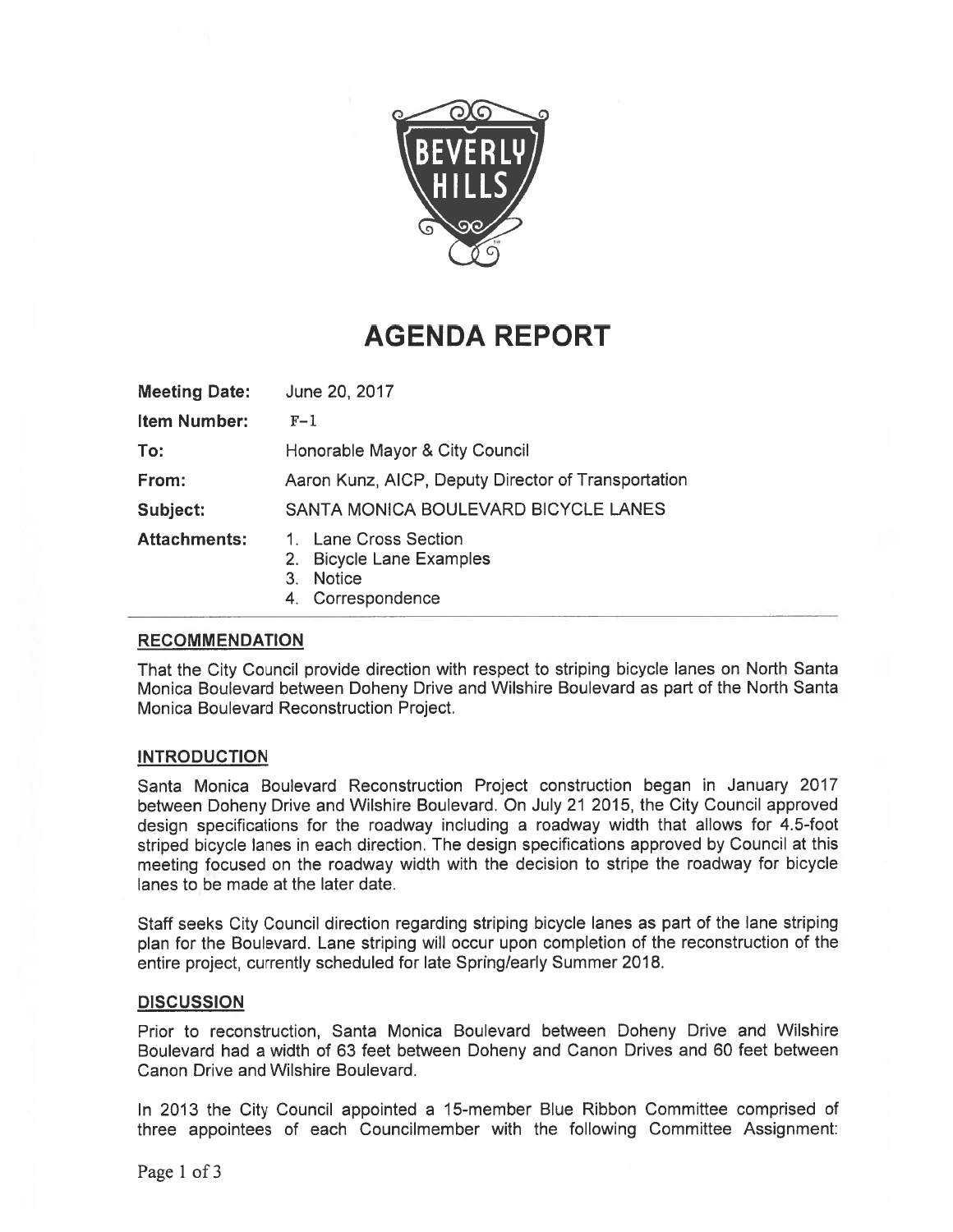Receive public input and provide the City Council with recommendations for a concept alternative for the North Santa Monica Boulevard Reconstruction project.

The Committee's recommendations (with 11 members present) included widening the roadway on the north side for a consistent 66 foot roadway (7 yes, 4 against). The Committee also recommended striping the roadway with bike lanes if widened (9 yes, <sup>1</sup> against, <sup>1</sup> abstention). Primary factors for the Committee's recommendation included providing continuity for the regional bicycle network (both West Hollywood to the east and Los Angeles to the west have bike lanes) and having a roadway with a minimum of 12 foot lanes to accommodate larger vehicles.

On January 6, 2015, City Council directed staff to (1) proceed with project design maintaining the existing northern curb face; and (2) return to City Council at "50%" project design with recommendations to widen the roadway on the south side in the 60 foot section (between Wilshire Boulevard and Canon Drive) up to three feet (3') and/or configuring the land widths to potentially accommodate future bicycle lanes.

On July 21, 2015, staff presented options for the 60-foot section prepared by the Psomas design team for the Santa Monica Boulevard Reconstruction Project. The City Council directed staff to proceed with design of widening the roadway by  $2^{\circ}$ -4" providing for a 62'-4" roadway and 2'-4" wide area for landscaping along the SM5 parking structure due to the parking structure foundation. The resulting design provides the following for potential bicycle lanes as follows:

- 4.5' bicycle lanes on each side with 11' travel lanes and 10' middle turn lane (attachment 1)
- 18" gutters to provide clearance
- 2" reduction in 11' lanes in the section between Canon Drive and Wilshire Boulevard

Per research conducted by *Iteris, Inc.* (traffic consultant to the *Psomas* design team), 10' lanes as opposed to 12' lanes do not reduce capacity or impact safety in urban areas. The 11' lanes, with the exception of the 2" reduction, are consistent with existing lane widths and recommended due to the volume of commercial vehicles and buses using the roadway.

lteris and City staff identified the following advantages for striping the boulevard for bicycle lanes:

- Research indicates bicycle lanes are safer for bicyclists
- Provides motorists advance notice to anticipate bicyclists
- Attracts more bicyclists to use the roadway
- State law allows bicyclists full use of outside lane if not striped
- Research shows that when motorists pass a bicyclist in a wide lane, cars tend to creep into the adjacent lane, but don't do so with a striped bike lane.

Arguments against striping for bicycle lanes include:

- Attracts bicyclists to the roadway
- May provide false sense of security for bicyclists
- Debris and dust accumulates more quickly on bicycle lanes where vehicles do not travel.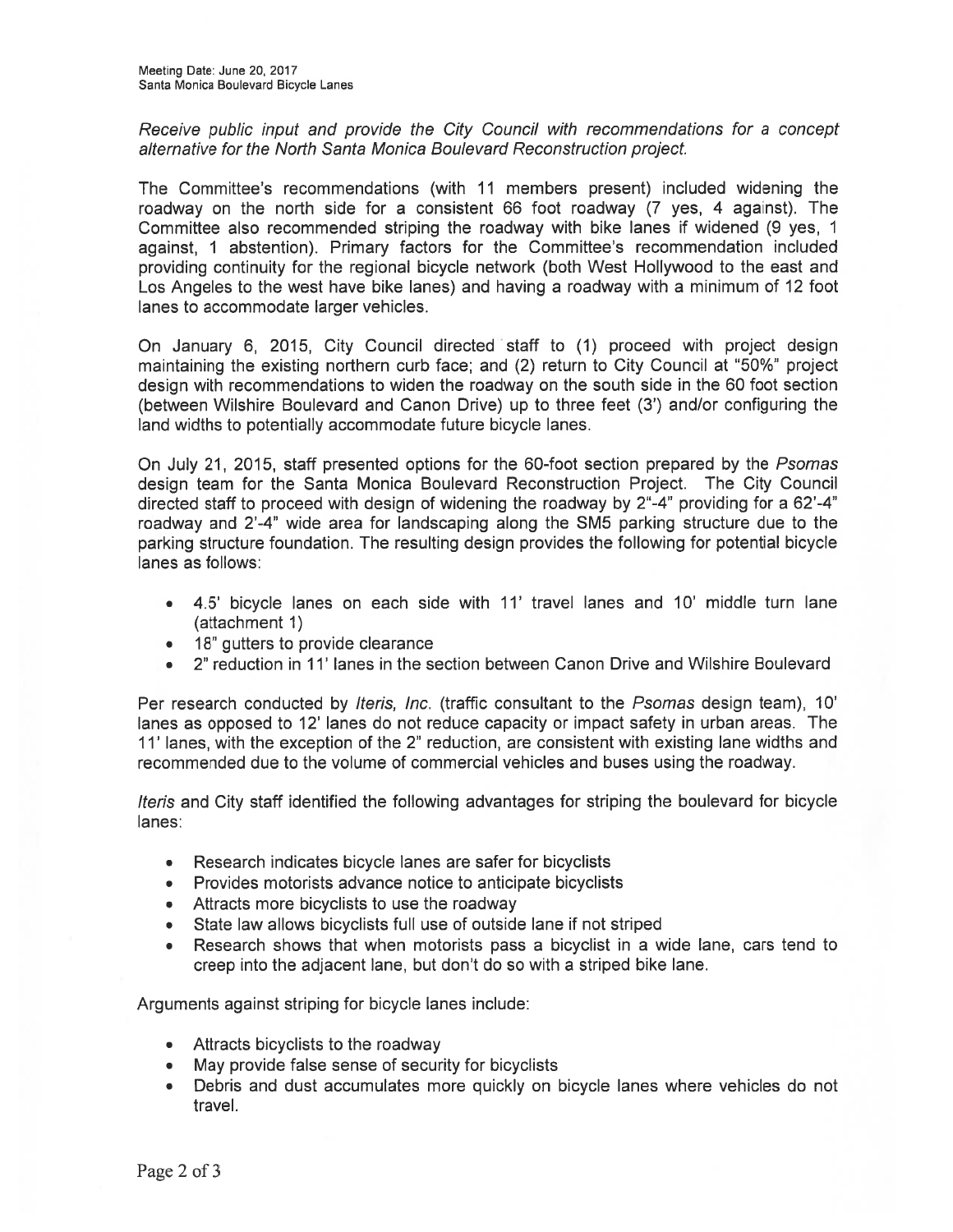#### Type of bicycle lane

There are two primary types of bicycle lane striping:

- A white stripe with bicycle lane legends, consistent with bicycle lanes on Santa Monica Boulevard in Los Angeles and West Hollywood (attachment 2). Striping bicycle lanes on North Santa Monica Boulevard with white thermoplastic would cost approximately \$15,000 within the construction area.
- A green painted bicycle lane. Several cities have recently painted green bicycle lanes to provide increased visibility of the lanes. A disadvantage of the green painted bicycle lanes is maintenance and higher initial cost. Initial painting of green bicycle lanes is approximately \$300,000 within the construction area. Repainting would be required annually.

Staff also researched 'buffer' treatments to separate the bicycle lanes from the travel lanes. 'Buffer' treatments developed to date require more space than the lane widths on Santa Monica Boulevard.

With City Council direction to proceed with bicycle lanes, staff would update striping plans for the North Santa Monica Boulevard reconstruction project and for the Waldorf Astoria and 9900 Wilshire Boulevard projects. Specific lane treatments would need to be developed at the Wilshire Boulevard, Beverly Boulevard/Palm Drive and Doheny Drive intersections as well as coordination with adjacent jurisdictions.

#### Public Comment

Staff sent 116 notices (109 via e-mail, 7 via mail) to the distribution list developed during the North Santa Monica Boulevard Reconstruction project public outreach process. Staff also sent e-mails to the Traffic & Parking Commission e-blast distribution list.

As of June 14, 2017, staff received two correspondence, one supporting and one opposing bicycle lanes on North Santa Monica Boulevard.

#### FISCAL IMPACT

Funding for striping of bicycle lanes with a white stripe and bike legends is included in the North Santa Monica Boulevard Reconstruction Project Capital Improvement Program budget.

> Susan Healy Keene, AICP Community Development Director

Approved By than Healiz Keene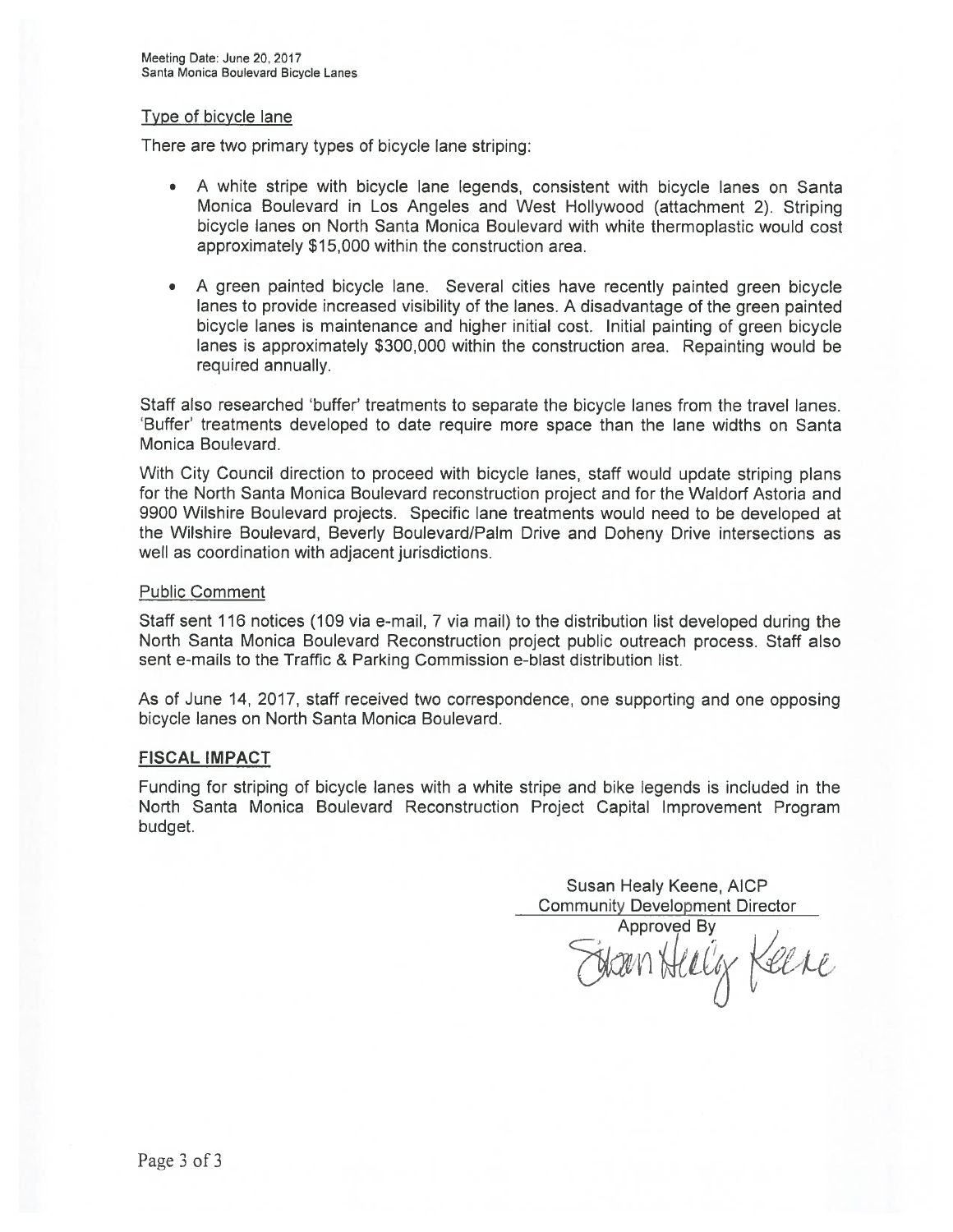### EN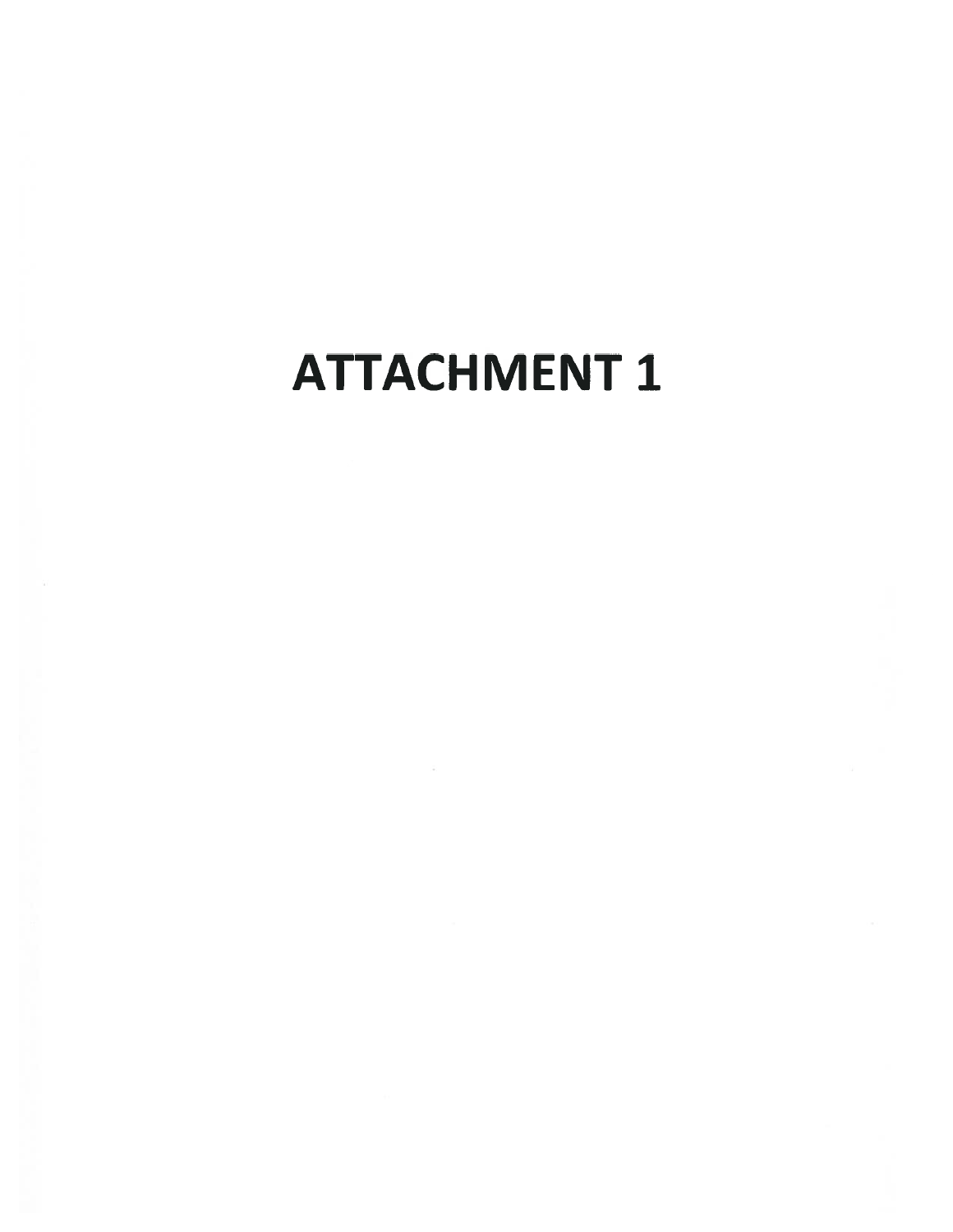North Santa Monica Boulevard North Santa Monica Boulevard

Proposed Roadway Sections with Bicycle Lanes Proposed Roadway Sections with Bicycle Lanes Westbound view Westbound view

## Doheny Drive to Canon Drive (63')\* Doheny Drive to Canon Drive (63)\*